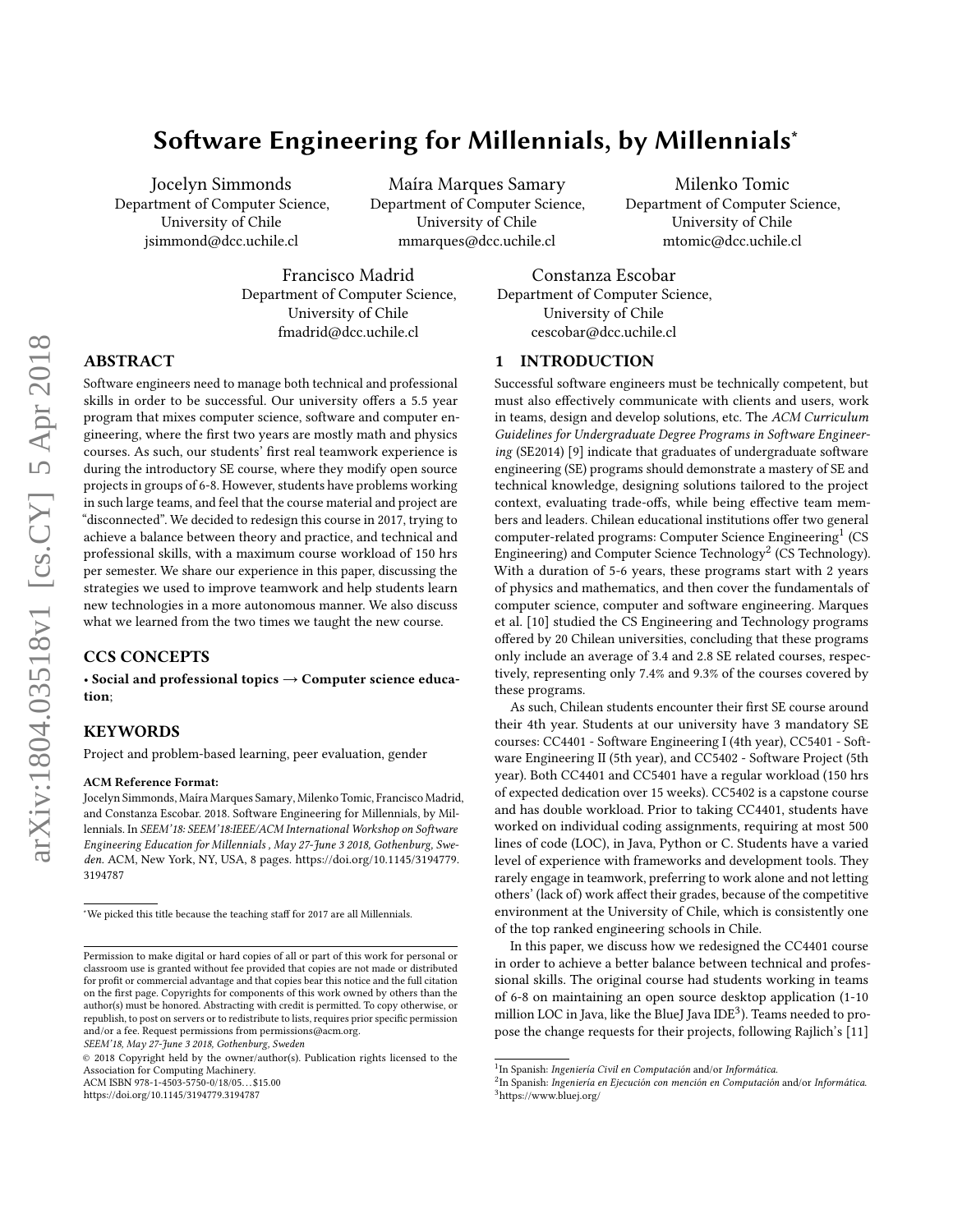maintenance and evolution process. There were three 4-week iterations, each iteration ended with a demo of the software. Students also attended two 1.5 hr lectures per week, sat for two mandatory written evaluations and an optional exam.

Given their lack of teamwork and development experience, most students felt "lost" with such a big project, and often sliced it up to avoid teamwork. We decided to redesign CC4401 in order to achieve a better balance between technical and professional skills. We also have to cover SE fundamentals and give students enough time to work on their projects. Another reason behind this decision was student motivation. Students want more time to work on their own projects, and are quick to express their frustration with what they consider "busywork", assignments which seem disconnected to real world problems. Given the low amount of hours dedicated to SE courses in Chile, we believe that other universities face similar challenges in their programs.

The new version of CC4401 has a similar evaluation structure as the previous version (project, written evaluations, exam). The course project has changed: students now create a web applica-tion from scratch using Django<sup>[4](#page-1-0)</sup>. We picked Django because it has a soft learning curve. We also incorporated more partial evaluations in order to reinforce professional skills (report, presentation, peer-evaluation). The teaching staff designs the project, picking a problem that should appeal to most students, like building an application that will let them to buy lunch on campus in a quicker fashion. Students begin working in teams of 3-4 people, with the project divided up into 4 smaller, more focused iterations (requirements, user interfaces, development, and evolution & testing). Students vote for the user interfaces that will be developed during the third iteration, as well as the code base for the fourth iteration. Our goal with this strategy was to make students read and modify code written by others, one of the key aspects of the original course project.

We wanted to understand if the changes to CC4401 made a difference in student grades, attitudes and motivation. In order to avoid conflating changes to the course design with changes to the teaching staff, we present the data from the three semesters where the main author of this paper taught the course: the 2nd semester<sup>[5](#page-1-1)</sup> of 2014 (original version), and the 1st and 2nd semester of 2017 (new version). The main difference between the two 2017 semesters is that students created the teams during the 1st semester, and we used a diagnostic test to set up teams during the 2nd semester. We also checked whether this strategy had an impact on student grades: it did not. Also, we found that switching students between teams did not affect their grades. Finally, we studied student peer evaluations, finding that female students were better evaluated than their male teammates, in general. We also discuss teaching evaluations for 2014 and 2017, students seem more motivated by the new course.

This paper is structured as follows. We discuss related work in Sect. [2.](#page-1-2) In Sect. [3,](#page-2-0) we describe the original CC4401 course and the issues that we detected, and then describe the new version and how it addresses the previously identified issues. We then talk about our experience teaching both versions of the course in Sect. [4.](#page-4-0) We discus the lessons we learned from this experience in Sect. [5.](#page-7-4)

## <span id="page-1-2"></span>2 RELATED WORK

Before describing our experience redesigning the CC4401 course, we first discuss related work. We first give an overview of how others have introduced and enforced teamwork among students (c.f. Sect. [2.1\)](#page-1-3), and how others have tried to achieve a balance between technical and professional skills (c.f. Sect [2.2\)](#page-1-4). Finally, we give an overview of other experiences in SE course design (c.f. Sect. [2.3\)](#page-2-1).

#### <span id="page-1-3"></span>2.1 Enforcing teamwork among students

Borrego et al. [\[3\]](#page-7-5) carried out a literature review regarding teamwork in engineering student projects. Many primary studies selected in this work report experiences from SE courses. According to this work, the major goals of team projects in engineering programs should be: encourage and promote teamwork, designing innovative and creative solutions taking into account ethics and efficiency, and develop communication skills, all this in a setting similar to what they should experience in industry once graduated. In order to motivate and retain students, programs should focus on real world problems. This is all in sync with the learning outcomes of CC4401.

CC4401 can be considered a hybrid course, with elements of both project-based learning [\[2\]](#page-7-6) and problem-based learning [\[1\]](#page-7-7). The course project is divided into 3-4 iterations, where each iteration can be considered a "problem", since there is a clear problem statement and goals which students must achieve, delivering a "solution" (requirements, user interfaces, source code, test cases and documentation). According to Blumenfeld et al. [\[2\]](#page-7-6), project-based learning is a comprehensive perspective focused on teaching by engaging students in research activities. Within this framework, students pursue solutions to non-trivial problems by asking and refining research questions, debating ideas, making predictions, designing plans and/or experiments, collecting and analyzing data, drawing conclusions, communicating their ideas and findings to others, asking new questions and creating artifacts. Project-based learning also places students in realistic, contextualized problem solving environments. In so doing, projects can serve to build bridges between phenomena in the classroom and real life experiences; the questions and answers that arise in the students' daily work gain value and are shown to be open to systematic inquiry.

According to Barrett [\[1\]](#page-7-7), under the problem-based learning approach, students are divided into teams and are presented with a problem they need to solve. Each group studies the problem, discusses and identifies what they should do in order to solve the problem. In the case of CC4401, teams focus on a different aspect of the course project during each iteration, building a "mini-project" solution, like designing adequate user interfaces. At the end of each iteration, the students present their solutions to the rest of course, and all teams discuss the solutions presented and must reach a consensus of which "solution" best solves the problem at hand.

# <span id="page-1-4"></span>2.2 Achieving a balance between teaching technical and professional skills

Schlimmer et al. [\[14\]](#page-7-8) mention that new graduates of SE programs "are also frequently unaware of current software practices and have difficulty fitting into an organized framework of software production. They need a more even balance between practical and theoretical knowledge." Students are not used to working in teams, so they are

<span id="page-1-0"></span> $^4$ <https://www.djangoproject.com/>

<span id="page-1-1"></span><sup>&</sup>lt;sup>5</sup>Semesters last 15 weeks, with the 1st semester spanning March-June, and the 2nd one August-December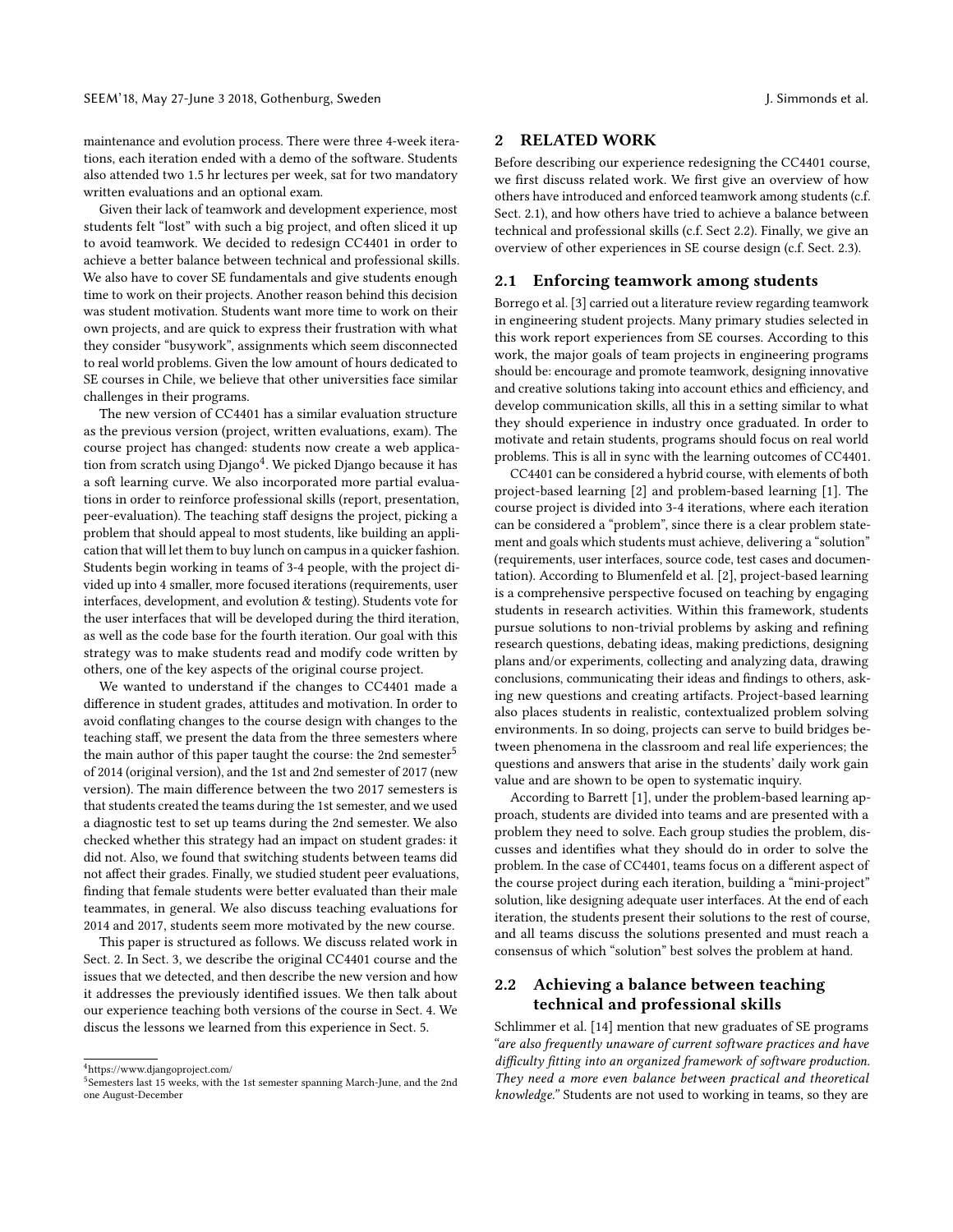not always good at expressing their ideas, be it in writing or orally. They may also have attitudes that hinder effective communication. The authors conclude that undergraduate educators should make it their goal to make sure that students a conceptual and practical understanding of SE, as well as develop interpersonal working skills. As such, any SE curriculum should include project-based classes, providing an adequate combination of theory and practice.

Soska et al. [\[15\]](#page-7-9) analyzed job profiles for SE regarding crossdisciplinary competences, and the most important item that came up in the job posts is the ability to work in a team, with 53% of the advertisements listing teamwork as needed. Furthermore, almost 30% of the ads required that software engineers possess group communication and coordination skills. In the rest of this paper, a team is a group that "performs a defined, specialized task within a definite period, and whose members are generally cross-functional and disband after project termination" [\[6\]](#page-7-10). Roshandel et al. [\[13\]](#page-7-11) state that many SE courses now include projects: team-based SE projects that students must develop using techniques learned in classroom.

#### <span id="page-2-1"></span>2.3 Other introductory SE teaching experiences

During the first SE course, students usually work on tasks or small projects that look to solve only one part of a SE problem [\[8\]](#page-7-12). These are usually either design tasks/projects or requirements elicitation and specification tasks. Rajlich [\[12\]](#page-7-13) presented the introductory SE course that he teaches at Wayne University, where students work in teams on open source projects selected by the instructor, who also acts as a guide for these projects. Broman et al. [\[4\]](#page-7-14) report that at Linköping University, the focus of the introductory SE course is on the software development process, where students develop small software projects that are not technically challenging. Drappa and Ludewig [\[7\]](#page-7-15) report the use of a simulation "game" to teach students the reality of SE. Bull and Whittle [\[5\]](#page-7-16) report that at Lancaster University, the introductory SE course is offered as a dedicated "studio" course for its students, the goal is to make students dive into the project and make the studio their second home.

#### <span id="page-2-0"></span>3 REDESIGNING CC4401

In this section, we first describe the original CC4401 course and the issues that we identified (c.f. Sect. [3.1\)](#page-2-2). We then describe the new version of the course, explaining the mechanisms we added/changed in order to address the previously identified issues (c.f. Sect. [3.2\)](#page-3-0).

#### <span id="page-2-2"></span>3.1 The original version of the course

Table [1](#page-2-3) shows the program for the original version of CC4401. The first two weeks give students an overview of why SE emerged as a discipline, why building quality software is hard, and the principles that we follow as a discipline. We also explain the course project during the first lecture. Students must organize themselves into teams of 6-8 people, and by the end of the second week (Demo 0), each team must present the open source project that they plan to modify. This project must be an open source Java desktop application with 1-10 million LOC (our students are most familiar with Java). Students modified projects like the BlueJ and JE $\rm{dit}^6$  $\rm{dit}^6$  editors.

Each team define candidate change requests for their project during Demo 0 (bug fixes or new features), these are revised by the

<span id="page-2-3"></span>Table 1: Original course program, 2014.

| W1                         | Introduction                        | The Nature of Software |  |  |  |  |  |
|----------------------------|-------------------------------------|------------------------|--|--|--|--|--|
| W <sub>2</sub>             | Principles of SE                    | Demo 0                 |  |  |  |  |  |
| W3                         | No lecture                          | Requirements           |  |  |  |  |  |
| W <sub>4</sub>             | Software Evolution                  | Student strike         |  |  |  |  |  |
| W <sub>5</sub>             | Concept Location                    | <b>Impact Analysis</b> |  |  |  |  |  |
| W <sub>6</sub>             | Change Propagation                  | Review                 |  |  |  |  |  |
| W7                         | <b>Evaluation 1</b>                 | Demo 1                 |  |  |  |  |  |
| Week-long student vacation |                                     |                        |  |  |  |  |  |
| W <sub>8</sub>             | Refactoring                         | Analysis Techniques    |  |  |  |  |  |
| W9                         | <b>Testing Techniques</b>           | Modularization         |  |  |  |  |  |
| W <sub>10</sub>            | Design Patterns                     | Design Patterns        |  |  |  |  |  |
| W11                        | Architecture                        | Demo 2                 |  |  |  |  |  |
| W12                        | Review                              | <b>Evaluation 2</b>    |  |  |  |  |  |
| W <sub>13</sub>            | <b>SW Processes</b>                 | SE in Practice         |  |  |  |  |  |
| W14                        | No lectures, teams work on projects |                        |  |  |  |  |  |
| W15                        | No lecture                          | Demo 3                 |  |  |  |  |  |
|                            |                                     |                        |  |  |  |  |  |

teaching staff. Each team appoints a coordinator for each iteration, who is in charge of making sure that the team will meet their obligations for the iteration. Over the next 4 weeks (W3-W6), students learn about the requirements engineering, as well as the software evolution process as formalized by Rajlich [\[11\]](#page-7-3). During the first iteration, teams formalize their change requests as requirements, using concept location to identify where changes must be made, and evaluating the impact of the planned changes (Demo 1).

During W7, students sat for an individual written evaluation, testing their knowledge of the SE concepts and techniques discussed in the lectures. Teams also present their first demo. We evaluated teams on how well they extracted requirements from their change requests (20% of the demo grade), the quality of issues that they opened on Github (15%), how orderly and systematic their concept location (20%) and impact analysis (20%) processes were. Finally, we also graded them on the quality of their oral presentations (10%), their use of Github (10%, to encourage frequent commits), and whether or not they defined a team coordinator (5%).

Teams continued working on their projects during weeks 8-11, and in lectures we discussed topics like refactoring, code inspections, testing, design and modularization, design and architectural patterns. During Demo 2, teams give a live demo of the issues they have been working on, explaining which issues have been closed and which ones remain open. This demo is graded differently from Demo 1. 30% of the demo grade is an individual grade based on Github use. Another 30% depends on how well the team used Github: were the individual branches merged back to the master branch? was the project adequately documented? The final 40% of the grade depends on the quality of the live demo and slides. We also asked students to assess their teammates work habits and attitudes. These peer-evaluations were aggregated and sent to the students (without names), to help them identify how they could improve their teamwork.

During W12, students again sit for a written evaluation, now about the concepts discussed during W8-11. We wrap up the lectures with a discussion about software development processes and SE in practice. The course ends with Demo 3, which is quite similar to Demo 2. The week after the semester ends, students can sit for a written exam (mandatory for students with less than an A- average in the written evaluations). In order to pass the course, students must pass both the written evaluations and the project demos.

<span id="page-2-4"></span><sup>6</sup><http://www.jedit.org/>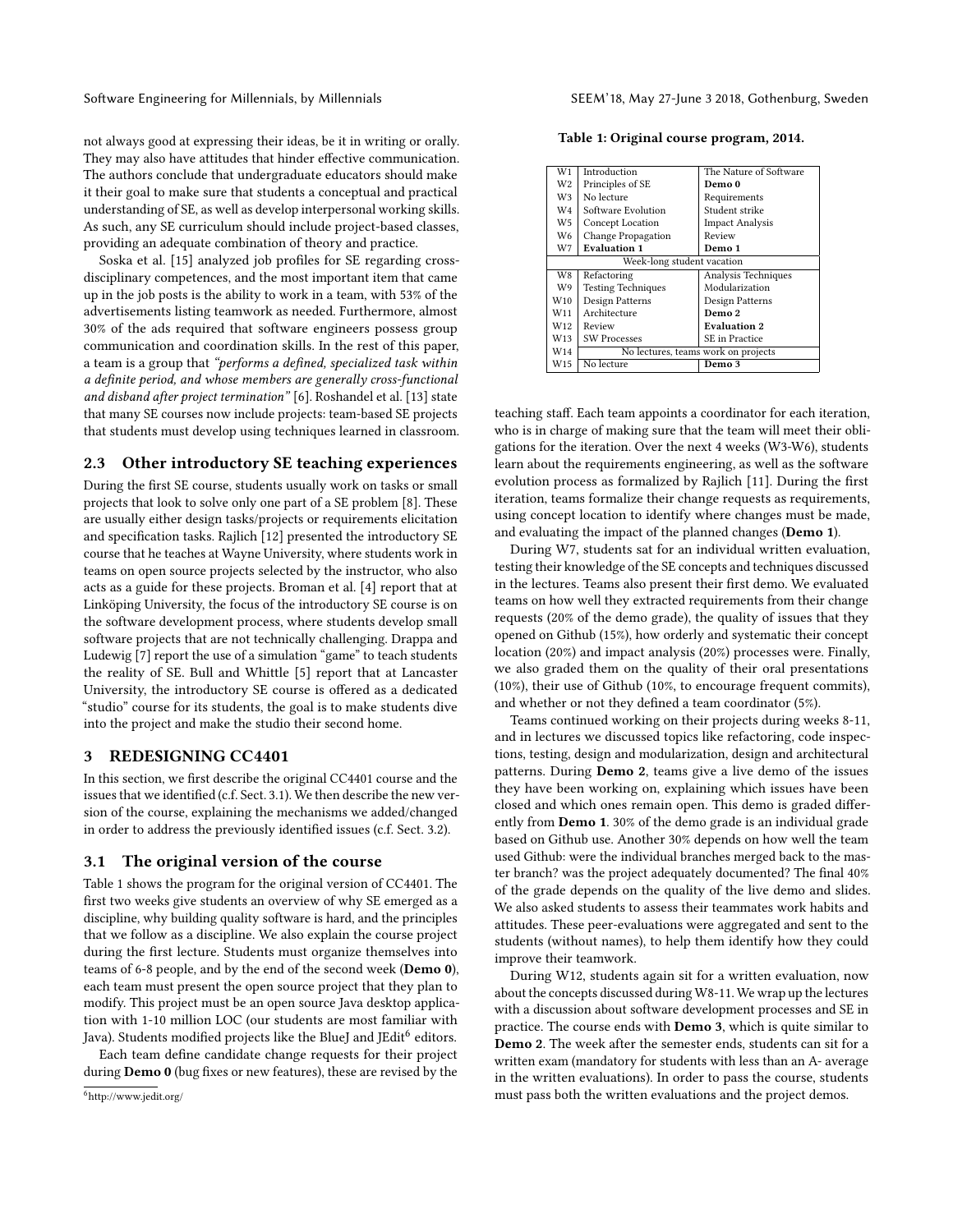<span id="page-3-2"></span>Table 2: New course program, 2017 (first semester).

| W1              | Introduction                        | SW Quality                    |  |  |  |  |
|-----------------|-------------------------------------|-------------------------------|--|--|--|--|
| W2              | Requirements                        | Requirements                  |  |  |  |  |
| W3.             | <b>SW Processes</b>                 | <b>SW Processes</b>           |  |  |  |  |
| W4              | SW Design                           | User Interaction              |  |  |  |  |
| W5.             | Wireframes & Prototypes             | Usability                     |  |  |  |  |
| W6              | Architecture                        | <b>Architectural Patterns</b> |  |  |  |  |
| W7.             | Modularization                      | Demo 1                        |  |  |  |  |
| W8.             | Review                              | <b>Evaluation 1</b>           |  |  |  |  |
| W9.             | Maintenance & Evolution             | Maintenance & Evolution       |  |  |  |  |
|                 | Week-long student vacation          |                               |  |  |  |  |
| W <sub>10</sub> | No lectures, teams work on projects |                               |  |  |  |  |
| W <sub>11</sub> | Demo 2                              | Demo 2                        |  |  |  |  |
| W12             | Analysis Techniques                 | <b>Functional Testing</b>     |  |  |  |  |
| W13             | <b>Testing Techniques</b>           | OO Testing                    |  |  |  |  |
| W14             | Review                              | <b>Evaluation 2</b>           |  |  |  |  |
| W15             | Demo 3                              | Demo 3                        |  |  |  |  |
|                 |                                     |                               |  |  |  |  |

A teaching assistant (TA) held weekly discussion sessions (1.5 hrs), half of this time was used to answer questions about the lecture material, the rest of the time was used to show students how to use the tools required by the course (mainly Git and the JRipples<sup>[7](#page-3-1)</sup> plugin for Eclipse). Students are expected to spend 10 hrs per week on this course. Two lectures and a discussion session meant that students have 5.5 hrs per week to work on their projects, prepare the demos and study for the written evaluations.

We detected several issues with this version of the course:

- $I_1$ : Students felt that there was a certain disconnection between the lectures and their projects, especially after Demo 1.
- $I_2$ : Since the projects were large, some students felt perpetually "lost" and this affected their level of motivation.
- $I_3$ : Some teams became groups, with students breaking the project up into chunks that they could handle by themselves.
- $I_4$ : Some students felt that they were just coding to get a grade, and did little to improve their professional skills. For example, some teams delegated these tasks to those that they knew could do them more efficiently.
- $I_5$ : The TA took too much time to give teams feedback.
- $I_6$ : Feedback about presentations was given orally, and no detailed feedback was given about the project documentation.
- $I_7$ : Students could not switch teams when there were personal conflicts, since the learning curve for each project got steeper as the semester advanced.

#### <span id="page-3-0"></span>3.2 The redesigned version

Table [2](#page-3-2) shows the program for the new version of CC4401. Most of the topics are the same, albeit in a different order and depth. For example, the 4 lectures on software evolution (originally W4- 6), have been reduced to two lectures during W9. We merged the second and third lectures, focusing on software quality. We also removed the lecture on Refactoring, since it is covered in depth in a pre-requisite course. We added extra lectures about requirements, software processes, user interaction, wireframes and prototypes, usability, and testing. With respect to the course project, we divided it into 4 iterations, where the last three have a live demo. The week-long student vacation is scheduled to coincide with national holidays, which is why it falls on a different week.

Teams no longer define their projects. Instead, the teaching staff presents a problem statement that the entire course will work on.

We pick problems that we believe will motivate most students, like building a system to help them get lunch during the campus lunch rush-hour. Students are expected to build a simple web-based information system, allowing different types of users to edit, list and filter different elements. We also try to include API and library use, e.g., by asking them to geolocate data. The problem statement is intentionally vague, so that teams need to use the elicitation techniques discussed in class. Each team has up until W3 to pose up to 5 questions about the problem statement to the teaching staff, we use a shared Google Drive document. Each question is given a unique identifier, and we register which team asked the question.

The teaching staff answers these questions role-playing as users, usually once a day during W2-3, based on the idea of the system that we want students to develop. We try to be as precise as possible when answering, but will intentionally give vague answers when the questions are too open. We also sometimes tell students that we do not understand their questions, instead of answering what we think they tried to ask. This is because our students can get very technical, asking users how would they like a certain feature to be implemented. Once the deadline for the Q&A part of this activity has passed, we publish a curated version of this document on the course website, this is the only source of information that students can use to define project requirements. Teams then have until the beginning of W4 to hand in a requirements specification document. To avoid "busywork", we do not ask teams to write a full requirements specification, instead asking them to define 10 functional and 3 non-functional requirements. They must clearly indicate which Q&As were the source for these requirements, as well as how they would test them once the system is implemented.

There are 3 live demos during the semester. Right after the students hand in their requirements, we give them our list of requirements, which we use to guide the development process. The list is longer than what the students should be able to implement during the semester, because we want students to get used to the idea that software development is an open-ended activity and that there is no clear "end" to a project. However, we are careful to clearly specify which requirements should be considered for each iteration.

During Demo 1, teams showcase the user interface wireframes and/or prototypes that they developed to address certain requirements. Teams are free to use whatever technology they please during this phase. We do this to make them consider the different technologies seen in class, it is their responsibility to pick the best fit for their team (capability and time-wise). The only restriction is that they have to design interfaces for both desktop and mobile browsers. At the end of Demo 1, there is a vote. Students must individually vote for the set of interfaces that they believe the whole course should implement. The team that wins gets a bonus point for the next demo.

We then specify the requirements for the next iteration, teams must implement the back-end for these requirements, connecting it to the provided user interfaces. This includes implementing mock-ups according to the look & feel defined by the winning team. During Demo 2, teams must discuss the data model that they developed and demo their software. However, since we are now starting with smaller teams (3-4 people) and have a higher number

<span id="page-3-1"></span><sup>7</sup><http://jripples.sourceforge.net/>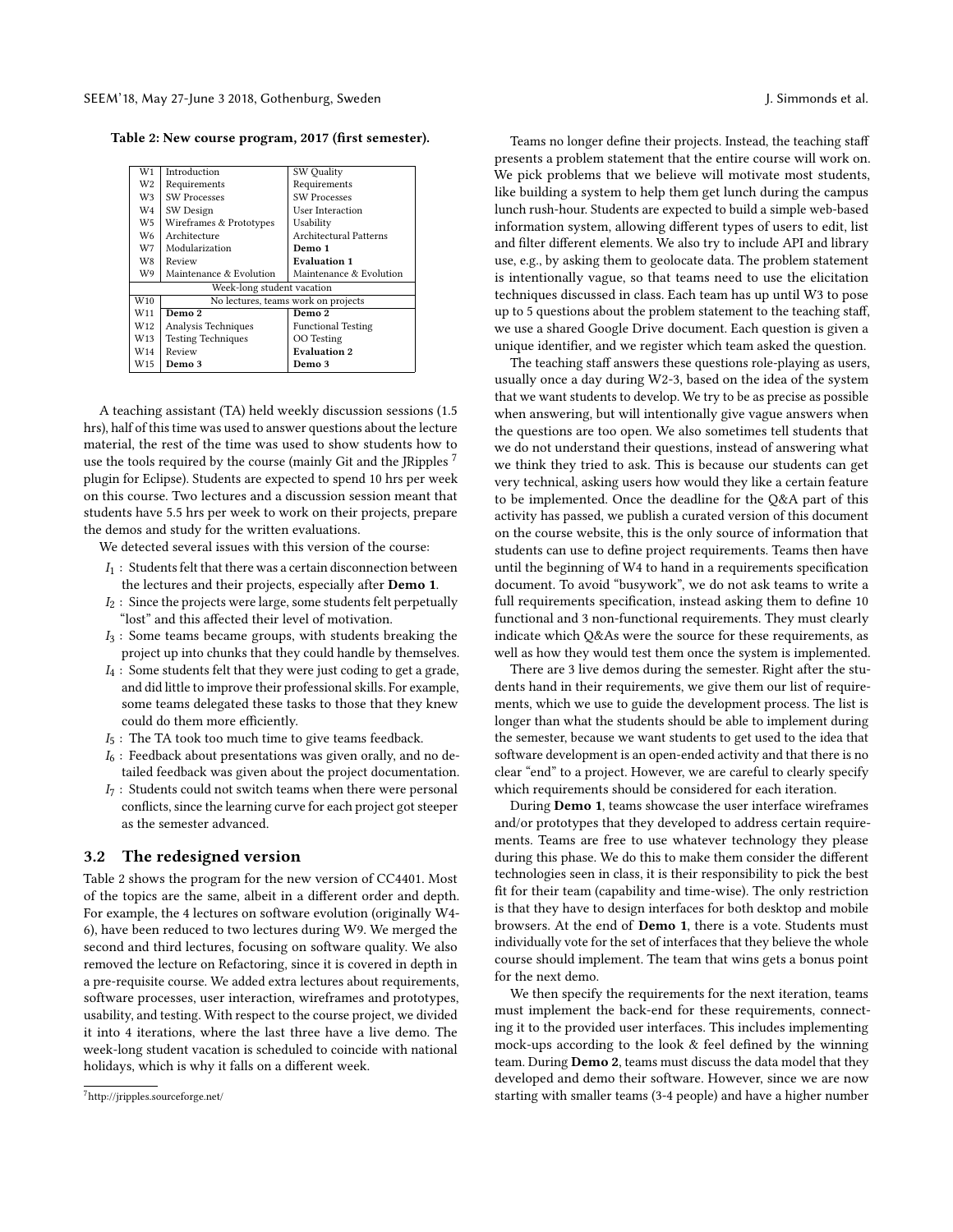of students, we schedule two demo days. This increase in students was expected, as students that are up to date with their courses take CC4401 during the first semester of the corresponding year. All teams must hand in their slides the night before the first demos, and tag their code, thus no team has more time to prepare. Students must again vote, now picking the code base that will be used by all the teams during the final iteration.

During the final iteration, most teams are now working with code that they did not developed (only the user interfaces remain unchanged), so we first ask them to develop a testing plan for the code, so as help them familiarize themselves with it and identify bugs. We then ask the teams to fix any bugs they find and finish implementing incomplete features. We may ask teams to implement new requirements, depending on how buggy the code is.

The tight coupling between lectures and the project iterations helped us address issue  $I_1$ . During the first two iterations (requirements and user interfaces), teams start from scratch and get to pick the tools they want to use, which helps address  $I_2$ . Also, the TA covers the basics of web development and Django during the weekly discussion sessions. In order to address  $I_3$ , the TA helps teams set up and assign issues on Github, and we check the teams' Github activity when grading. There is still some "slicing" and "chunking" going on, but much less than before.

To address issue  $I_4$ , teams must hand in technical reports for Demos 1-3, these are marked according to a rubric that takes into consideration both content and form. A well-formatted, -written and -structured report with the required content will get the top marks; one with the required content but with formatting/spelling errors will receive less marks, etc. The same goes for presentations, where we randomly pick a team member that has not yet presented. The use of rubrics also let us address issues  $I_5$  and  $I_6$ . For starters, the iteration grades are usually ready within a week. However, we only publish these grades once the course has selected a winning team – more on this in Sect. [5!](#page-7-4) The rubrics are published at the beginning of the corresponding iteration, so students know what to expect. Comments about the content, structure, format and writing style of the reports are given in writing. This feedback allows teams to better prepare the following reports and presentations.

For each iteration, the report and presentation are worth 60% and 30% of the grade, respectively. The final 10% corresponds to team peer-evaluations, where students use a 5-point Likert scale to grade their teammates on: their commitment to the project, whether they achieve their assigned tasks, whether they show initiative during development, whether they communicate and coordinate their work with the rest of the team, whether they hand in quality work, and if they are able to admit to mistakes and receive constructive criticism. They can (optionally) indicate positive and negative things about their teammates' behavior. All this is done using a web application, each student can see their own evaluation, all data is presented anonymously.

These peer-evaluations also let us know when there were problems within a team that, if left unattended, would affect the quality of the project, or even lead to failure. When we could not resolve an issue between team members, we opted to switch students between teams, ending up with teams of 4-5 people during the final iteration. This was possible since all the students are all working on the same code base, thus addressing issue  $I<sub>7</sub>$ . We did not use the Github

| Table 3: Student demographic data. |  |  |
|------------------------------------|--|--|
|------------------------------------|--|--|

<span id="page-4-1"></span>

|                    | 2014, 2nd sem. | 2017, 1st sem. | 2017, 2nd sem. |
|--------------------|----------------|----------------|----------------|
| # Students         | 21             | 40             | 28             |
| # Female students  | 2              |                |                |
| # Teams (start)    | ٩              | 12             | 9              |
| # Teams (end)      | ٩              | Q              |                |
| Avg. project grade | 5.400          | 6.1237         | 6.1340         |
| Avg. eval. grade   | 5.0095         | 5.3575         | 5.5143         |
| Avg. final grade   | 5.1750         | 5.8538         | 5.7407         |
| SD final grade     | 1.2045         | 0.5234         | 0.70567        |

activity to grade students or teams during 2017, instead using it to corroborate situations where the team reported that someone did not do their share of the work.

There are three slight differences between the 1st and 2nd semester of 2017. First, during the 1st semester, we let the students pick their own teams. In practice what happened was that: a) friends quickly teamed up, b) those without friends but that are more outgoing, quickly asked around and found suitable teams, and c) the quieter students had to make due with what was left. Since it was not clear if teams with these characteristics will actually work on their teamwork, we decided to create the teams during the second semester. We asked students to answer a simple diagnostic test, with 5 questions about their level of knowledge about the technology that they will use to develop the project, and 12 questions about their teamwork capabilities. We then used these scores to make sure that the initial teams were balanced with respect to technical knowledge, as well as teamwork capabilities. We also used these scores to make decisions when switching people between teams.

The second difference is that during the 1st semester, we did not ask students to do peer-evaluations during the requirements iteration. We later realized that this was a missed opportunity to give the students feedback, and since then we have included peerevaluations in all iterations. Finally, the last difference between the two semesters is that we added a small, individual assignment at the beginning of the 2nd semester. Students were asked to build a simple to-do list using Django, due during W2. This was to ensure that students attended the first TA session on Django, and used the technology required by the course project in an early fashion.

### <span id="page-4-0"></span>4 RESULTS

Table [3](#page-4-1) shows data for three semesters of CC4401. First, we can see that there has been a slight increase in the number of female students between 2014 and 2017. Also, we did not change any of the student teams during 2014, starting and ending with 3 teams. During 2017, some teams changed up to two times (gained or lost a member), and we ended with less teams. Finally, rows 5-7 of Tab. [3](#page-4-1) show different averages: project, written evaluations, and final grades. All student grades are on a scale of 1.0 (min.) to 7.0 (max.), and 4.0 is a passing grade. The final grades for 2017 are slightly higher than those for 2014, and there is less variation in these grades. Note however that in 2014, the written examinations were worth more of the final grade (60% instead of 50%). We also used rubrics to evaluate the project artifacts during 2017, which may explain why there is less variation in these grades. We now analyze the data for 2017 in more depth.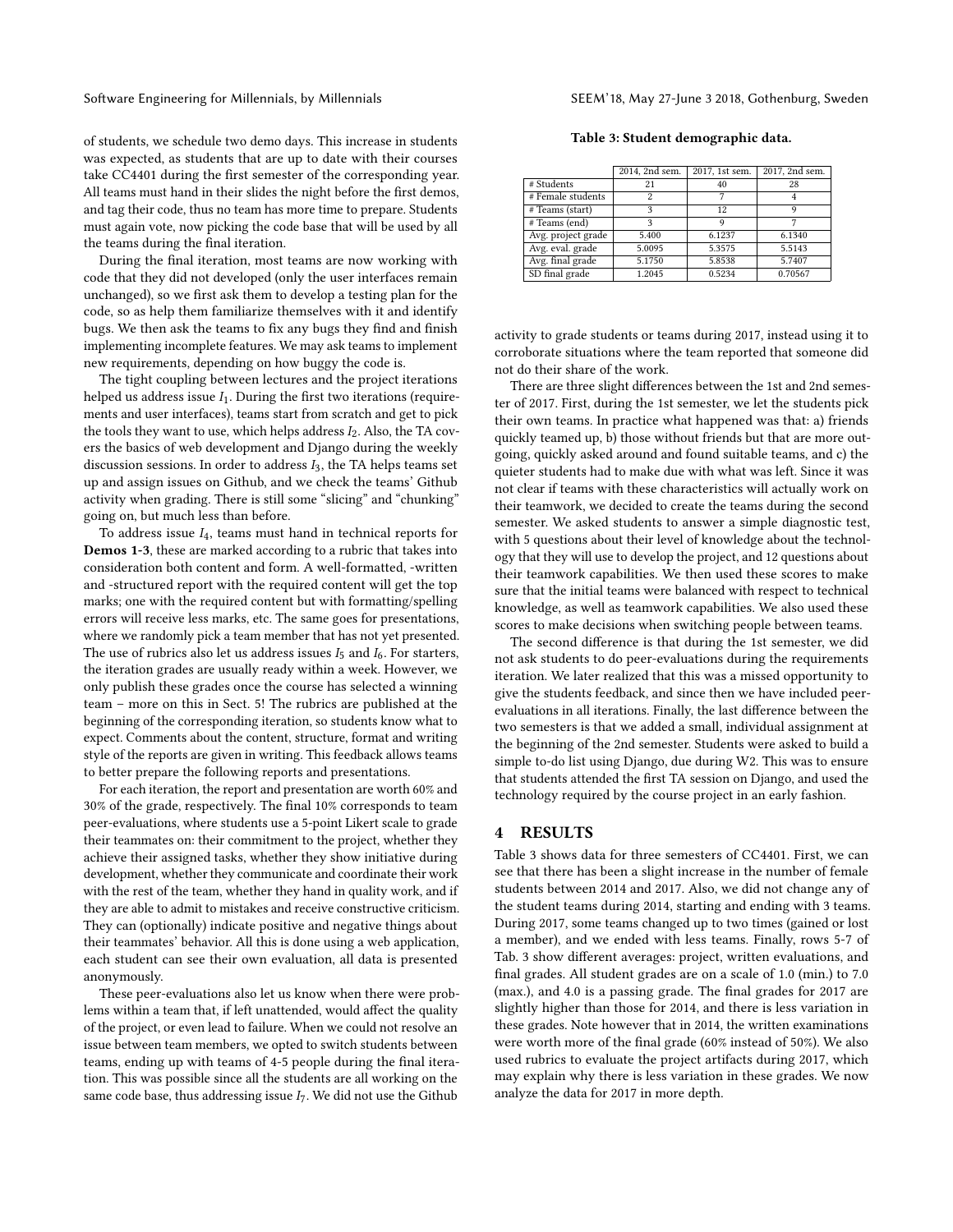<span id="page-5-0"></span>

|                           | Iteration 1 |                          | Iteration 2 |        |            | Iteration 3 |         | Iteration 4 |          |         |          |         |         |
|---------------------------|-------------|--------------------------|-------------|--------|------------|-------------|---------|-------------|----------|---------|----------|---------|---------|
|                           | Report      | PE                       | Report      | PE     | Pres.      | Report      | PE      | Pres.       | Report   | PE      | Pres.    | Eval.   | Eval. 2 |
| General                   | 6.3000      | $\overline{\phantom{a}}$ | 6.5125      | 5.8450 | 6.7375     | 6.3000      | 5.8875  | 5.9550      | 5.8128   | 5.2692  | 6.5000   | 5.0375  | 5.7436  |
| Teams with women (TW)     | 6.2533      |                          | 6.5800      | 6.6833 | 5.7200     | 6.2800      | 6.0917  | 5.7400      | 6.2333   | 6.5208  | 5.6667   | 5.1700  | 5.9333  |
| Teams without women (TWW) | 6.2479      |                          | 6.4857      | 6.7679 | 5.8714     | 6.3714      | 5.8786  | 6.1286      | 4.8917   | 6.4167  | 4.291    | 4.9750  | 5.5964  |
| Diff. % TW and TWW        | $0.0867\%$  |                          | 1.4537%     | .2489% | $-2.5791%$ | 1.4350%     | 3.6249% | $-6.3403%$  | 27.4276% | 1.6234% | 32.0388% | 3.9196% | 6.0200% |

Table 4: Student evaluations - 2017, 1st sem.

Table 5: Student evaluations - 2017, 2nd sem.

<span id="page-5-1"></span>

|                           | Iteration 2<br>Iteration 1 |          |          | Iteration 3 |          |            | Iteration 4 |         |            |          |         |            |                     |
|---------------------------|----------------------------|----------|----------|-------------|----------|------------|-------------|---------|------------|----------|---------|------------|---------------------|
|                           | Report                     | PE       | Report   | PE          | Pres.    | Report     | PE          | Pres.   | Report     | PE       | Pres.   | Eval.      | Eval. $2 \parallel$ |
| General                   | 6.1036                     | 6.2846   | 6.6536   | 5.6536      | 6.1643   | 5.6071     | 5.2393      | 6.3040  | 6.1786     | 5.5964   | 5.4964  | 5.6392     | 5.4778              |
| Teams with women (TW)     | 6.3000                     | 6.6146   | .0000    | 6.8000      | 6.0750   | 5.5938     | 6.4750      | 5.4750  | 5.2688     | 6.5750   | 5.6188  | 5.6125     | 5.5979              |
| Teams without women (TWW) | 5.8167                     | 5.993    | 6.2200   | 5.7633      | 5.2400   | 5.6150     | 6.2600      | 5.0550  | 5.8000     | 5.6500   | 5.5667  | 5.6333     | 5.3600              |
| Diff. % TW and TWW        | 8.3095%                    | 10.3708% | 12.5402% | 17.9873%    | 15.9351% | $-0.3785%$ | 3.4345%     | 8.3086% | $-9.1595%$ | 16.3717% | 0.9356% | $-0.3698%$ | 4.4387%             |

Since teams with women usually had at most one, we wanted to understand how they fared. We first look at the averages per iteration: for all teams (General), for teams with women (TW) and for teams without women (TWW) (c.f. Tables [4](#page-5-0) and [5](#page-5-1) for the 1st and 2nd semester of 2017, respectively). We did not include the final exam, since it is optional. Also, as explained in the previous section, there was no peer-evaluation (PE) during iteration 1 during the 1st semester. In the case of iterations 2-3, the report is worth 60%, peerevaluations 10% and presentations 30%. During the first semester, we see that the teams with women got lower presentation grades in iterations 2 and 3, and much higher grades during iteration 4. We checked who presented each time: during iteration 2, three of the 5 teams with women had female presenters, during iteration 3 this number fell to 2 out of 5, and finally dropped to 1 out of 5 for the last iteration. We need to study this further: did these teams get better presentation grades at the end because less women presented? If so, what can we do to make the classroom a more welcoming space for women? On the other hand, we see that during the second semester, the teams with women always got better grades during presentations (iteration 2: 2 teams out of 4 had female presenters; iteration 3: 1 out of 4; iteration 4: 2 out of 4).

We also studied how women fared in the peer-evaluations. Tables [6](#page-5-2) and [7](#page-5-3) show the average peer-evaluation scores only for teams that had at least one female team member (1st and 2nd semester of 2017, respectively). In general, women were better evaluated by their peers, except for team E during the 1st semester. This team can be considered an outlier: personal issues between these teammates meant that they could not continue working together, so we assigned each student to a separate team during the next iteration $^8$  $^8$ .

Each semester, we needed to reassigned some students to new teams and disbanded at least one team. This could affect student grades, especially during the 2nd semester, where we picked the initial teams. So, we analyzed the average grades for teams that did not change during the semester, and those that changed once or twice (c.f. Tables [8](#page-5-5) and [9](#page-6-0) for the 1st and 2nd semester). No teams changed more than 2 times. To our surprise, there is no big difference between the teams that were stable during the whole semester and the teams were one or two changes occurred.

<span id="page-5-2"></span>Table 6: Comparison between female and male average peerevaluations (APE-F and APE-M, respectively) for teams with women - 2017, 1st sem.

|  | Iter. | Team | APE-F                                                                                            | APE-M   | Diff. % APE-F and APE-M |
|--|-------|------|--------------------------------------------------------------------------------------------------|---------|-------------------------|
|  |       | Α    | 7.0000                                                                                           | 7.0000  | 0.0000%                 |
|  |       | B    | 7.0000                                                                                           | 7.0000  | 0.0000%                 |
|  | #2    | C    | 7.0000                                                                                           | 7.0000  | 0.0000%                 |
|  |       | D    | 7.0000                                                                                           | 6.7500  | 3.7037%                 |
|  |       | E    | 7.0000                                                                                           | 5.6667  | 23.5294%                |
|  |       | A    | 6.4000                                                                                           | 5.5000  | 16.3636%                |
|  |       | B    | 7.0000                                                                                           | 6.8000  | 2.9412%                 |
|  | #3    | C    | 7.0000                                                                                           | 7.0000  | 0.0000%                 |
|  |       | D    | 6.9000<br>6.8250<br>3.7000<br>4.3333<br>6.9000<br>6.5800<br>7.0000<br>7.0000<br>5.9000<br>6.2500 | 1.0989% |                         |
|  |       | E    |                                                                                                  |         | $-14.6154%$             |
|  |       | A    |                                                                                                  |         | 4.8632%                 |
|  |       | B    |                                                                                                  |         | 0.0000%                 |
|  | # $4$ | С    |                                                                                                  |         | $-5.6000%$              |
|  |       | D    | 6.2000                                                                                           | 6.2200  | $-0.3215%$              |
|  |       | E    | 7.0000                                                                                           | 6.2250  | 12.4498%                |

<span id="page-5-3"></span>Table 7: Comparison between female and male average peerevaluations (APE-F and APE-M, respectively) for teams with women - 2017, 2nd sem.

| Iter. | Team | APE-F  | APE-M  | Diff. % APE-F and APE-M |
|-------|------|--------|--------|-------------------------|
|       | A    | 6.5000 | 6.1617 | 5.4054%                 |
|       | B    | 6.6000 | 6.6000 | 0.000%                  |
| #1    | C    | 7.00   | 6.9250 | 1.0830%                 |
|       | D    | 7.0000 | 6.7667 | 3.4483%                 |
|       | А    | 7.0000 | 7.0000 | 0.0000%                 |
|       | B    | 6.9000 | 6.9667 | $-0.9569%$              |
| #2    | C    | 7.0000 | 7.0000 | 0.0000%                 |
|       | D    | 6.4000 | 6.2333 | 2.6738%                 |
|       | A    | 7.0000 | 6.9000 | 1.4493%                 |
| #3    | B    | 7.0000 | 6.6000 | 6.0606%                 |
|       | C    | 6.0000 | 5.4000 | 11.1111%                |
|       | D    | 7.0000 | 7.0000 | 0.0000%                 |
|       | А    | 6.9000 | 6.9750 | $-1.0753%$              |
| # $4$ | B    | 5.5000 | 7.0000 | 27.2727%                |
|       | C    | 6.9000 | 6.8250 | 1.0989%                 |
|       | D    | 7.0000 | 7.0000 | 0.0000%                 |

<span id="page-5-5"></span>Table 8: Iteration grades and team changes - 2017, 1st sem.

|                       | Iter. 1 | Iter. 2 | Iter. 3 | Iter. 4 |
|-----------------------|---------|---------|---------|---------|
| Teams without changes | 6.3213  | 6.1583  | 5.9003  | 5.6969  |
| Teams with 1 change   | 6.3083  | 6.3285  | 6.3366  | 5.9529  |
| Team with 2 changes   | 6.2833  | 6.3317  | 6.0467  | 6.5350  |
| General               | 6.3213  | 6.1583  | 5.90003 | 5.6969  |

<span id="page-5-4"></span> $8$ All three students have already passed CC5401, the next SE course, where students develop a real system from scratch in bigger teams. So we would like to believe that they learned something about teamwork from their experience in CC4401.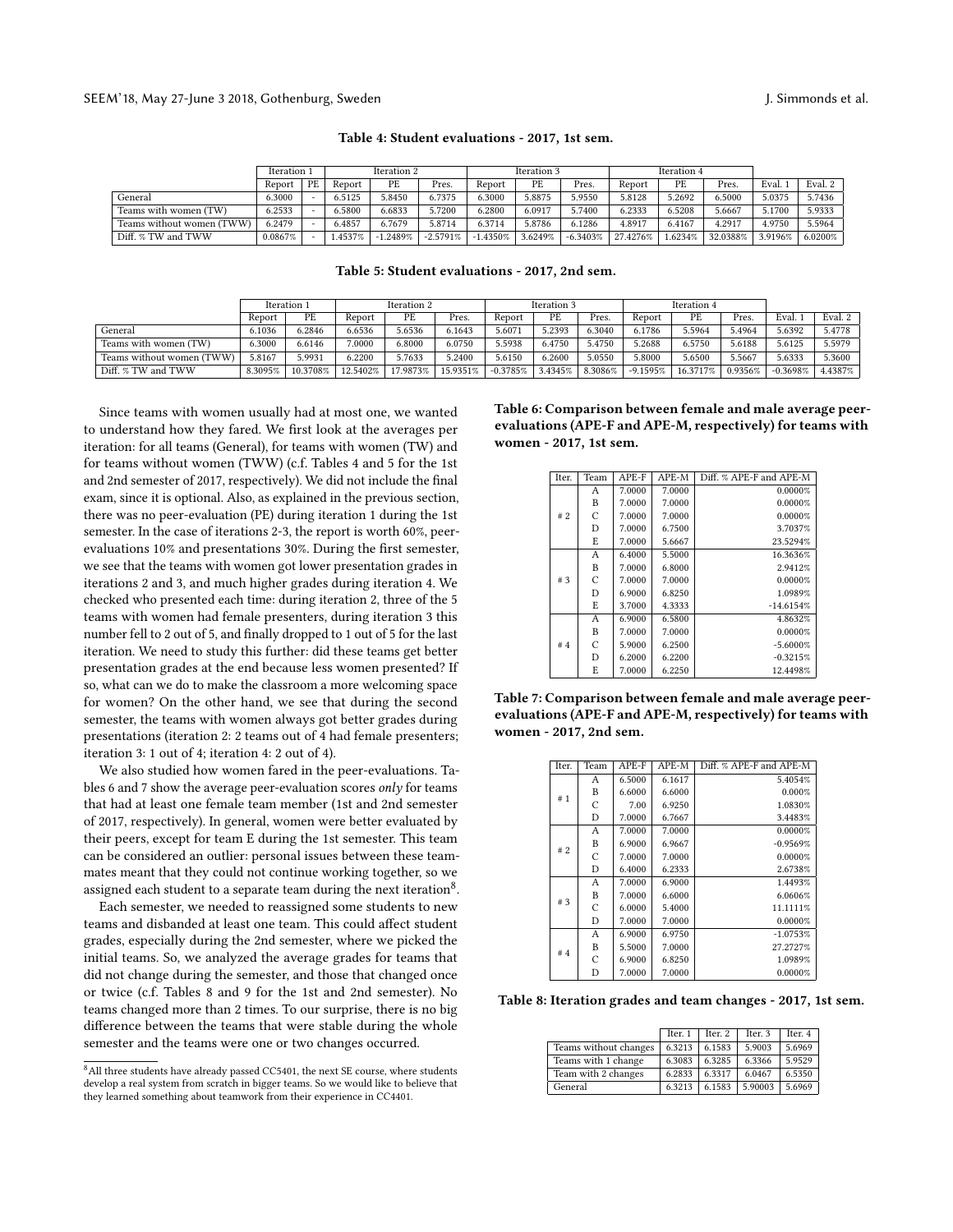Software Engineering for Millennials, by Millennials Seemann SEEM'18, May 27-June 3 2018, Gothenburg, Sweden

<span id="page-6-0"></span>Table 9: Iteration grades and team changes - 2017, 2nd sem.



<span id="page-6-1"></span>

Figure 1: How did you fare in the course?

<span id="page-6-3"></span>

Figure 2: How would you assess the course workload?

At the end of each semester, our campus carries out student teaching evaluations. This survey is anonymous, and only consolidated data is made available. We now present the data for the 2014 course, as well as both 2017 semesters (all taught by the same instructor, the main author). We see in Fig. [1](#page-6-1) that the new version of the course had a positive impact on the average grades, as perceived by the students<sup>[9](#page-6-2)</sup>. In Fig. [2,](#page-6-3) we see students' opinions on the perceived workload. During the 1st semester of 2017, students perceived a higher workload than 2014, but this has returned to normal levels with the changes we made last semester. Figure [3](#page-6-4) shows that the strategy of picking a course project has been well-perceived by the students. Finally, in Fig. [4,](#page-6-5) we see that students perceive that they receive slightly more feedback about evaluations, although there is still some room for improvement here.

Students can also give their opinion about the positive and negative aspects of the course (optional) in the survey. So what follows is anecdotal. During 2014, there were 4 positive comments, all about the teaching staff; and 5 negative comments, all about the course methodology. For example: "The lectures seem disconnected from the project after the first written evaluation. Since this is the first

<span id="page-6-4"></span>

Figure 3: The professor creates a space for reflection, posing relevant and challenging problems.

<span id="page-6-5"></span>

Figure 4: The professor gives adequate and timely feedback about course evaluations.

time we are working on software projects, it would be better to work on software that we already know, or that at least the TA knows". On the other hand, there were 11 positive comments after the 1st semester of 2017: 5 about the teaching staff and the rest about the course methodology. For example, one student said: "Apart from SE, I learned a lot about Django and web apps, which I have put to use in my personal projects. Before this, I knew practically nothing about web development. I also learned a lot about teamwork. It was a new experience to work with people that I did not know. It was also nice to put things into practice, given that there are few mandatory courses that do this, at least for now ... I loved the team changes during the last iteration (I'm not sure if this is because I saw new faces, or because I was now part of a larger group). I would consider doing this after each delivery. I think that the weight of the peer-evaluation was ideal; I would keep it that way". There were also 16 negative comments, most of them about how the TA discussion sessions were run and the contents of these sessions. Students expected a more guided introduction to Django and web technologies like Angular and React. After the 2nd semester of 2017, there were 8 positive and 6 negative comments. The positive ones were mostly about the course, e.g.: "This course is useful for LIFE. You could see that the professor really cared about how well we did, she adapted the course according to our needs. I liked that the project we developed can be of real use to society" (they created a platform for reporting animal abuse). Again, the negative comments focused the TA sessions.

<span id="page-6-2"></span><sup>9</sup>The 1st and 2nd semesters are "Autumn" and "Spring", respectively.